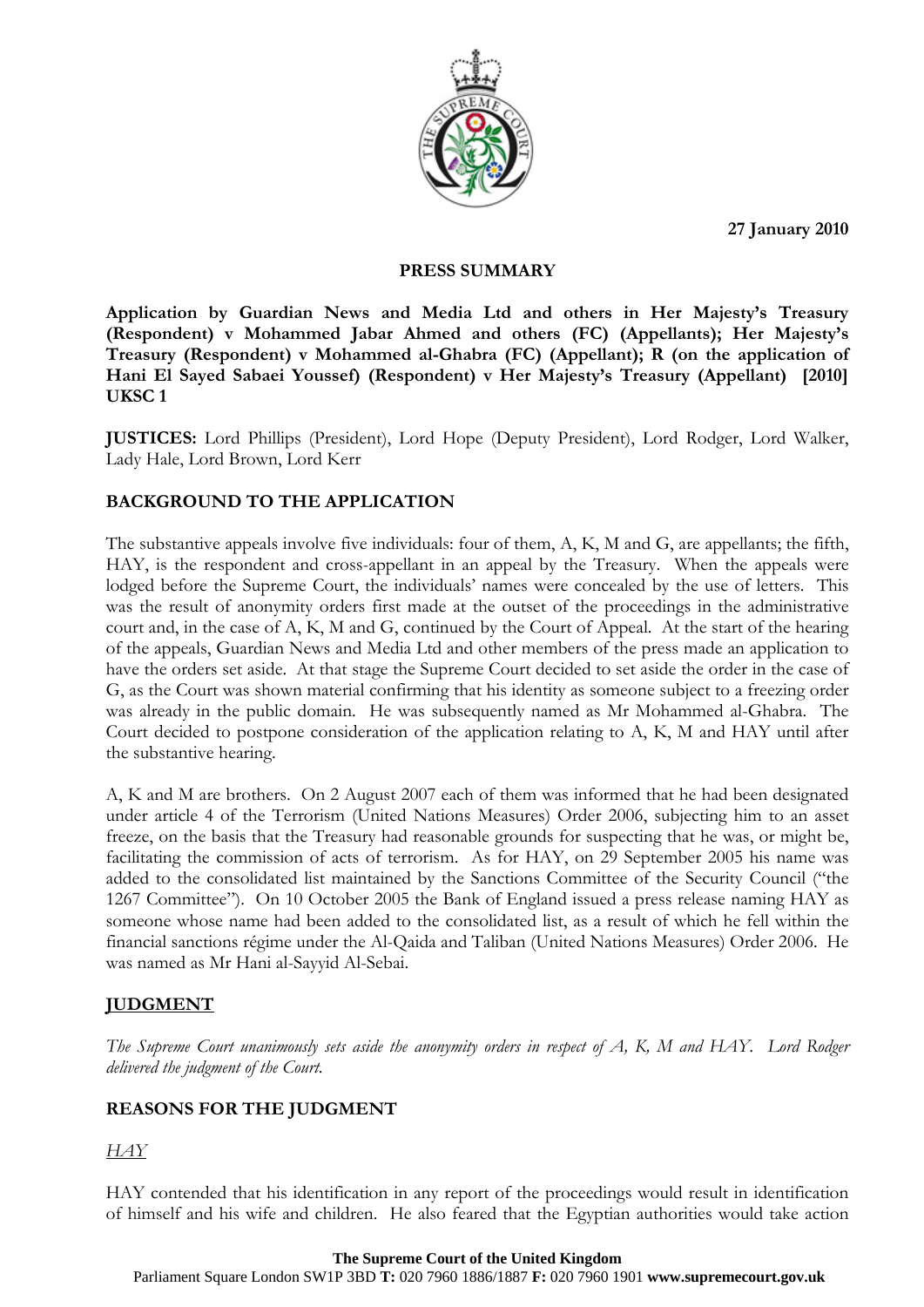against his family members in Egypt (**para 18**). But HAY's listing on the 1267 Committee's list had been announced as long ago as October 2005 and he had been named at the time. In addition, since 1999, press articles had appeared about him, some mentioning his wife and children. He had also successfully brought a claim for damages for wrongful imprisonment against the Home Office and had been named in the judgment, which contained details about him. It was plain that the Egyptian Government was well aware of his position (**para 19**). Even though he made press statements and often broadcast on Al-Jazeera, there was no evidence that any members of his family had been adversely affected in any way. The Court concluded that there never had been the slightest justification for making an anonymity order in HAY's case (**para 20**) and named him as Mr Hani El Sayed Sabaei Youssef (or Hani al-Seba'i).

## *M*

M feared that, if his designation as a suspected terrorist was revealed, this might lead to loss of contact, for himself and his children, with the local Muslim community. He also feared that publication of his name would cause serious damage to his reputation in circumstances in which he had not been charged with any criminal offence and so had no opportunity to challenge the substance of the allegations against him. M argued that an anonymity order was needed to protect his rights under article 8 of the European Convention on Human Rights to respect for his private and family life (**para 21**).

As a preliminary point, the Court considered that a press report identifying M would engage article 8 (**paras 37-42**). As the press were founding their case for setting aside the anonymity order on their article 10 Convention rights to freedom of expression, this was a case where both articles 8 and 10 were in play. Having examined relevant case law, the Court considered that the question was whether there was sufficient general, public interest in publishing a report which identified M to justify any resulting curtailment of his right and his family's right to respect for their private and family life (**paras 48-52**).

When answering that question, the Court noted that perhaps the main argument in favour of the anonymity order was that, unlike in the case of a criminal charge, M would not have an opportunity to challenge the Treasury's allegation, in making the freezing order, that M was facilitating terrorism (**paras 61-62**). Arguments against the anonymity order included the following: (a) if newspapers could identify the people concerned, they might be able to give a more vivid and compelling account which would stimulate discussion about the use of freezing orders (**paras 63-65**); (b) by concealing the identities of the individuals subjected to freezing orders, the courts were helping to foster an impression that the mere making of the orders justified sinister conclusions about these individuals (**para 66**); (c) concealing M's identity ran counter to the entire thrust of M's challenge to the whole system of freezing orders (**para 67**); (d) revealing M's identity would contribute to showing how the freezing-order system was affecting different people in different situations (**para 69**); (e) M had himself sought to enter the debate about the merits of freezing orders through press releases issued by his solicitors. The public could hardly be expected to make an informed assessment of the argument if they were prevented from knowing who was making these points (**paras 70-71**); (e) the apparent lack of reaction to the naming of G was relevant since it suggested that the impact of identifying an individual on relationships with the local community was not likely to be as dramatic as might have been anticipated (**para 74**). In these circumstances, when carrying out the ultimate test of balancing all the factors relating to both M's article 8 rights and the article 10 rights of the press, the Court came to the conclusion that there was a powerful general, public interest in identifying M. The Court accordingly named him as Mr Michael Marteen (formerly known as Mohammed Tunveer Ahmed) (**paras 76-77**).

#### *A and K*

A and K have left their addresses in London. They have not been in touch with their solicitors, who do not know their whereabouts. Counsel for A and K was therefore unable to put forward any compelling submissions as to the effect which identification of them as parties in these proceedings